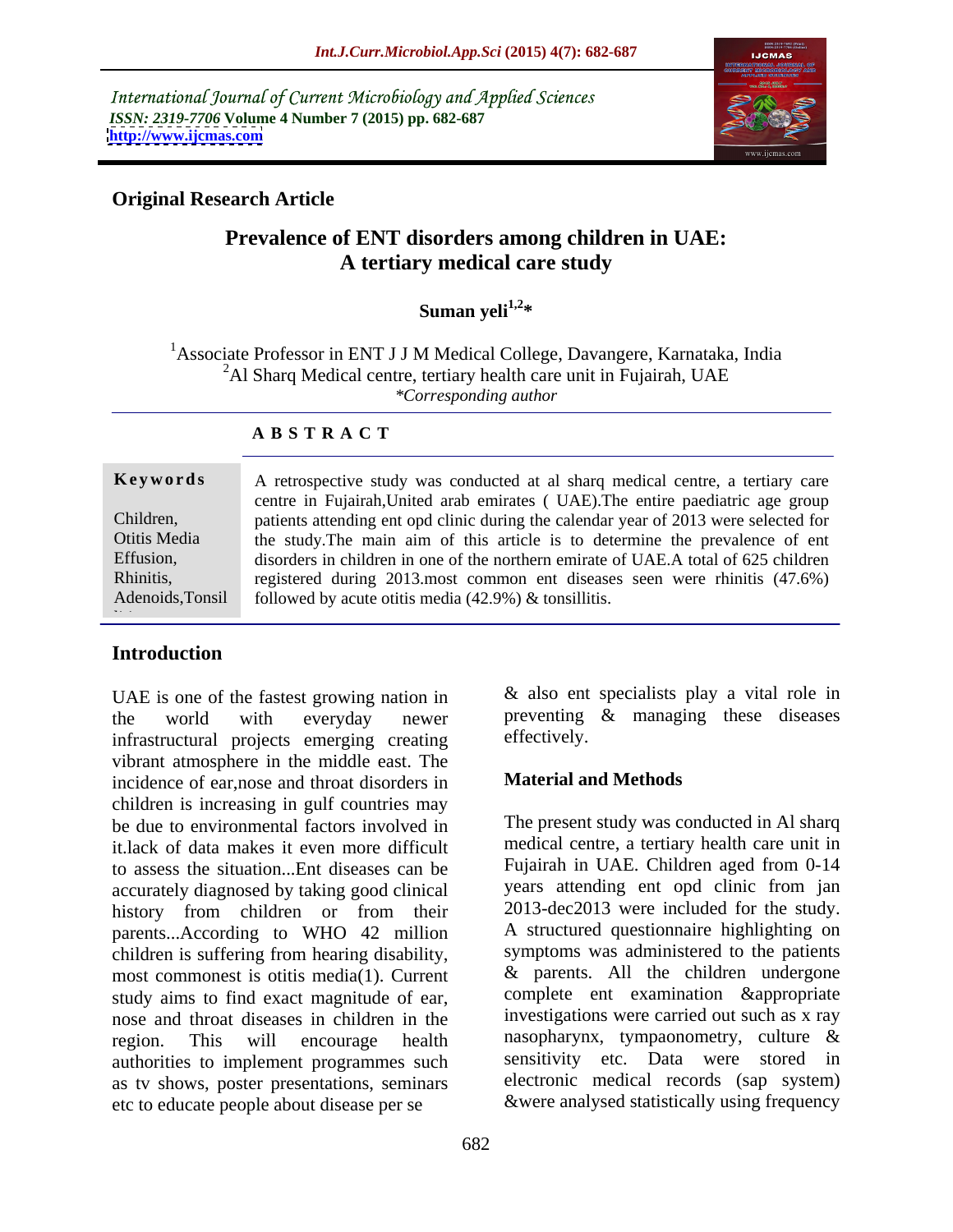and percentage. p value less than 0.05 is Throat disorders-Tonsillitis was troubling in

A total of 625 children aged 0-14 years visitng ent outpatient clinic during the year 2013 were analysed for the study.Ent The main health problem concerning in diseases in our study population were found UAE is increasing in the frequency of to be more common among female ear, nose, throat symptoms among children,however this difference was not children.The current study aims to determine stastically significant. Out of 625 children there were 366 female (58.56%) & 259male (41.4%) children with male to female ratio the age group of 6-14 years comprising

Diseases of the ear were the common group media effusion(20.6%) & impacted of ent problems among 314 children (50.24%)followed by 170 nasal cases (27.2%) and about 141 oropharyngo-

preauricular sinus etc comprises about 55 media effusion may also precede & cases 17.5%.(Fig3) predispose to the development of

comprises about 71 cases (41.7%) followed (30%)and epistaxis is seen in about 33 cases (19.4%).miscellaneous conditions such as constitute about 15 cases(8.8%)

considered significant. 51 cases (36.1%) followed by pharyngitis 40 **Results and Discussion Cases** (14.1%). Others such as cases (28.3%), cervical lymphadenitis in 20 cases (14.1%). Others such as parotitis,foreign body throat.etc were reported in 30 cases (21.2%) (fig5).

> ear,nose,throat symptoms among the incidence of ent disorders in children in general population.

1:1.41 with standard deviation (SD) 75.6. In this study majority of the children were Highest incidence of ent disorders is seen in suffering from ear problems which accounts about 275 among 625 children(44%).(Fig1) (42.9%) is the most prevalent disease 50.24%.Acute otitis media causing hearing loss followed by otitis media effusion(20.6%) & impacted  $\text{wax}(19.4\%)$ .

esophageal disorders (22.56%)(fig2) of the most common medical problems of Ear disorders-most common otological loss making it one of the most frequent disease presented is acute otitis morbidities encountered in day to day media(AOM) 135 cases (42.9%)followed by clinical practice.Otitis media with effusion otitis media effusion (OME) 63 cases occurs either as the aftermath of an episode (20.6%) and impacted wax in 61 of Aom or as a consequence of Eustachian cases(19.4%).others such as ear tube dysfunction attributed to an upper piercing,otitis externa,mastoid abscess, Nose disorders-Rhinitis is the most common be considered segments of a disease disease entity encountered in our study continuum(3).Although otitis media effusion by adenoid hypertrophy in 51 cases that will benefit from antibiotics.therefore it foreign body nose, furuncle of nose otitis media effusion or acute otitis and precentings. p value and posted and precention of the most disorders- Tonsillitis was troubling in<br>  $\alpha$ , then the spectral spectral value of the spectral considered state.<br> **Results and Discussion**<br> **Results and Disc** Inflammation of the middle ear cleft is one childhood and a common cause of hearing respiratory infection(2).However, otitis media effusion may also precede & predispose to the development of Aom.These two forms of otitis media may does not represent an acute infective process challenging for clinicians able to differentiate normal middle ear status from media.(4)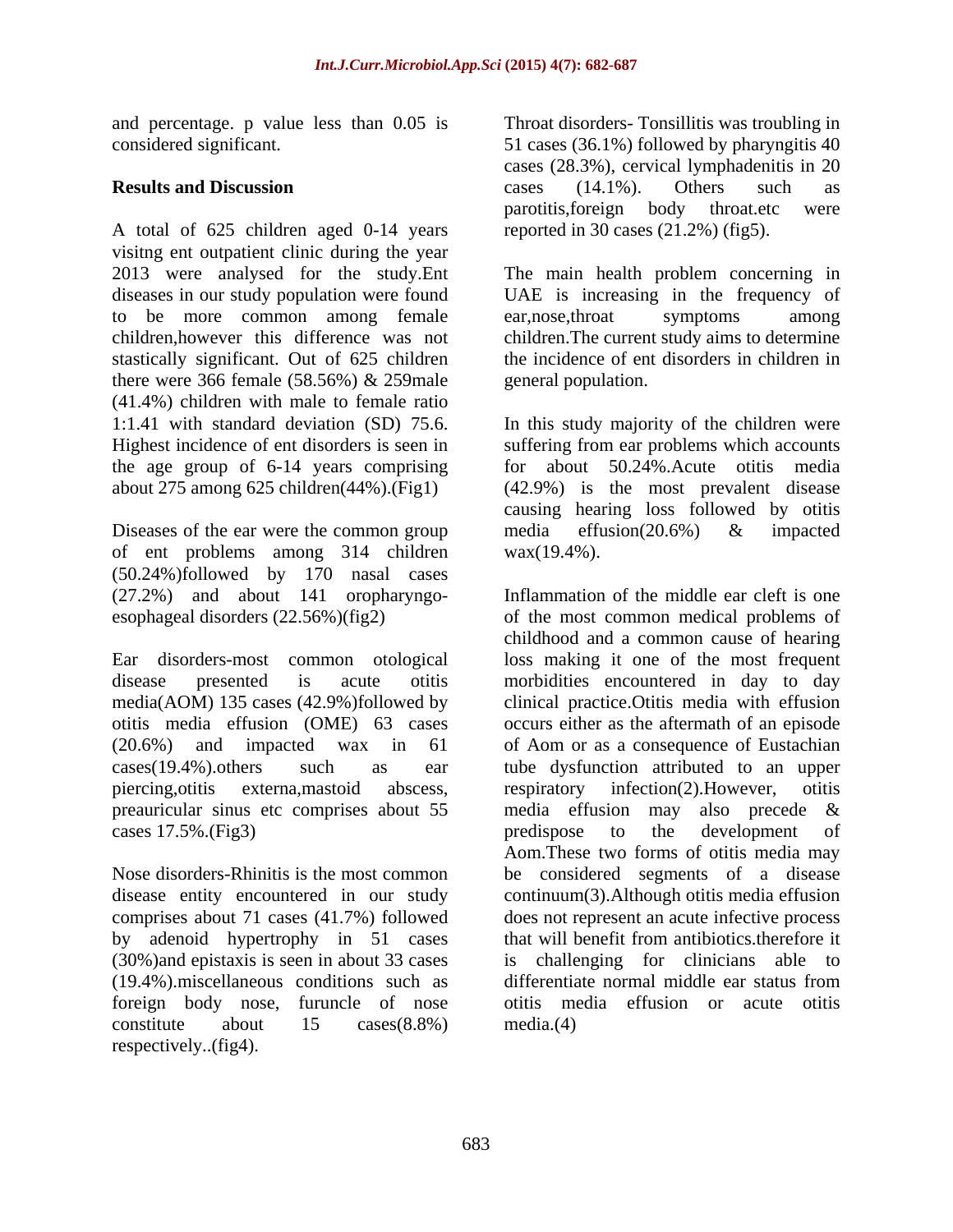

Fig<sub>1</sub> Age and sex distribution

 $fig2$ 

**Distribution of ENT disorders** 

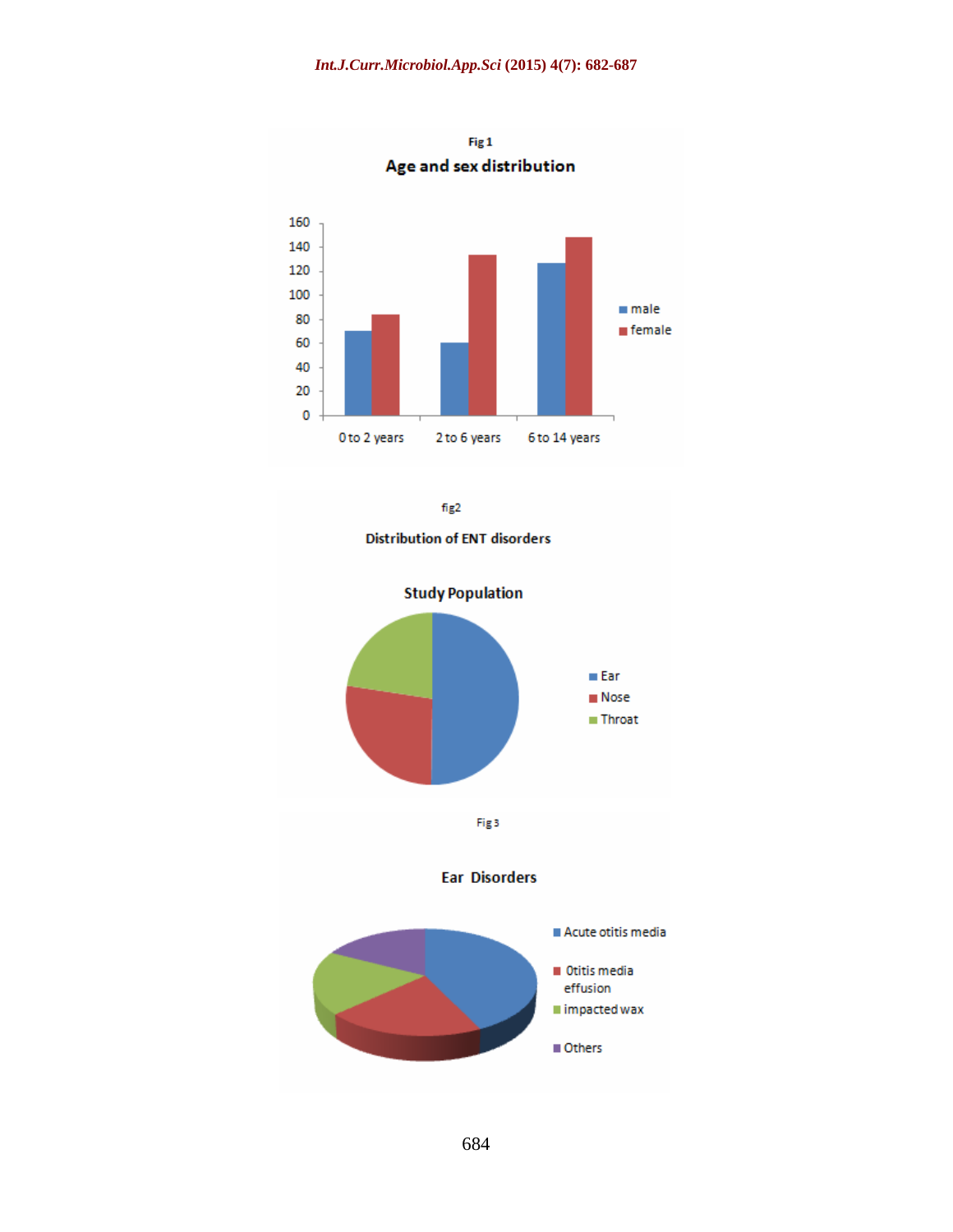

The study conducted by sanjay p et al (5) this region comparable to developing showed prevalence of acute otitis media in countries may be due to acceptable about 31.8% of cases & otitis media with effusion (20.7%) our study is in par with this

media in 29% of cases followed by wax impaction(5.9%)&OME(5.3%). Okafor (8)<br>found wax is the  $3<sup>rd</sup>$  commonest cause of Furthermore prevalence of csom is low in done in hospital among rural children which

this region comparable to developing countries may be due to socioeconomic factors.

study. Rhinitis (41.7%) is the commonest ent In a similar survey by Elton and cornel (6) epistaxis in children is seen in 19.4% of acute otitis media is the commonest cause cases.Cherian et al (9) showed persistent for hearing loss in about 28% of the rhinorrhoea (21%) among rural children cases.Amusa et al (7) study revealed otitis associated with otitis media &epistaxis in found wax is the  $3<sup>rd</sup>$  commonest cause of compared to earlier studies. Current study hearing disease in southern part of Nigeria. can be comparable to sanjay p et al study disorder in our study population,whereas epistaxis in children is seen in 19.4% of 15% of the cases.The bottom line is incidence of epistaxis is decreasing when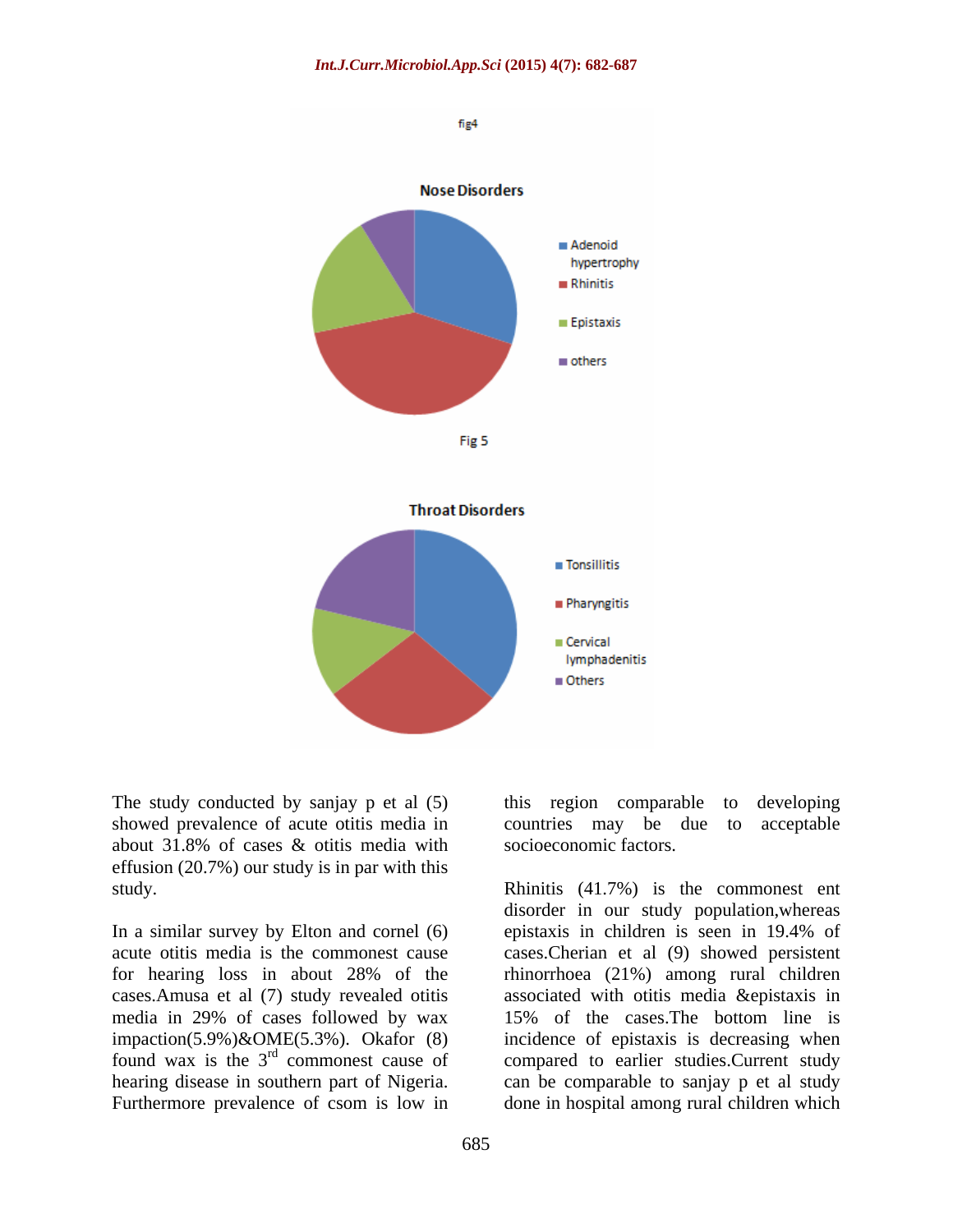Pharyngitis is the most common throat of the world. morbidity seen in study by R Nepali et  $al(10)$  whereas in the present study it **References** constitutes about 28.3%.

Adenotonsillar problems notably obstructive hypertrophy & infection are very common in early childhood.Recuurent infections of the tonsils &adenoids can be a source of upper &lower respiratory infections. Hypertrophy can lead to sleep disordered breathing, <br>
CM.Bluestone CD. eds.Advanced eating disorders & even growth therapy of otitis media. Hamilton, problems(11,12). Recurrences are frequent Canada: BC Decker: 2004 especially in children between the ages 4 to 7 when some children suffer repeated

The current study shows incidence of tonsillitis is 36.1% which is comparable to study by sanjay et al (5) which showed in  $\overline{\text{life}}$  (Abstract) paediatr Res about  $42.9\%$  of cases.  $1993.33.121 \text{A}$ 

Adenoidal hypertrophy during childhood may both fill the nasopharynx and extend through the posterior choanae into the nose 2013 resulting in nasal airway stenosis, impeding 5 airflow.Sequelae include mouth breathing and rhinorrhoea, sleep disordered breathing, speech anomalies, feeding difficulties, chronic sinusitis, craniofacial anomalies and

In our study incidence of adenoid hypertrophy is about 30% compared to study by sanjay et al  $(5)$  which shows 20.5% of the  $1978$ 

From the current study recuurent attacks of underfive age group WAJM 24(3),40otitis media, otitis media effusion, enlarged adenoids causing symptoms are more a s B C Okafor: otolaryngology in prevalence of discharging ears is very much

shows incidence of rhinitis in 38.2% & low.is a good sign. Finally more research is epistaxis in 16.6% of the cases needed to assess unexplained factors low.is a good sign.Finally more research is involved in the diseases process in this part of the world.

## **References**

- 1) Maharajan M et al : Prevalence of otitis media in school going children in eastern Nepal. Kathmandu university medical journal.4(16),479-482.2006
- 2) Rosenfeld RM. Antibiotic prophylaxis for recurrent acute otitis media.in:Alper CM,Bluestone CD, eds.Advanced Canada: BC Decker: 2004
- attacks of tonsillitis. development /otitis media study group. 3) Paradise J,Bernard B,Colborn D,Smith C,Rockette H: pittsburg-area child Otitis media with effusion:highly prevalent and often the forerunner of acute otitis media during the first year life (Abstract) paediatr Res 1993:33:121A
	- 4) Allan S lieberthal et al :The Diagnosis and Management of Acute otitis media,Paediatrics vol 131 (3)march 2013
	- 5) Sanjay.p.Kishve et al, Ear,Nose and throat disorders in paediatric patients at a rural hospital in India. Australasian medical journal vol3 (12)786-790.2010
- otitis media.(13) media in the underfive children 6) P Elton,J Cornell :Incidence of otitis presenting with pyrexia of 100 at Wesley guild hospital.Journal of tropical medicine and hygiene.110-112. 1978
- cases. 7) Y B Amusa et al:Acute otitis media,malaria and pyrexia in the underfive age group WAJM 24(3),40- 42.2005
- commonly seen in this region necissiating southeastern nigeria pattern of diseases surgical intervention. Furthermore of the ear. Nigeria medical journal.13 B C Okafor: otolaryngology (1)11-19.1983